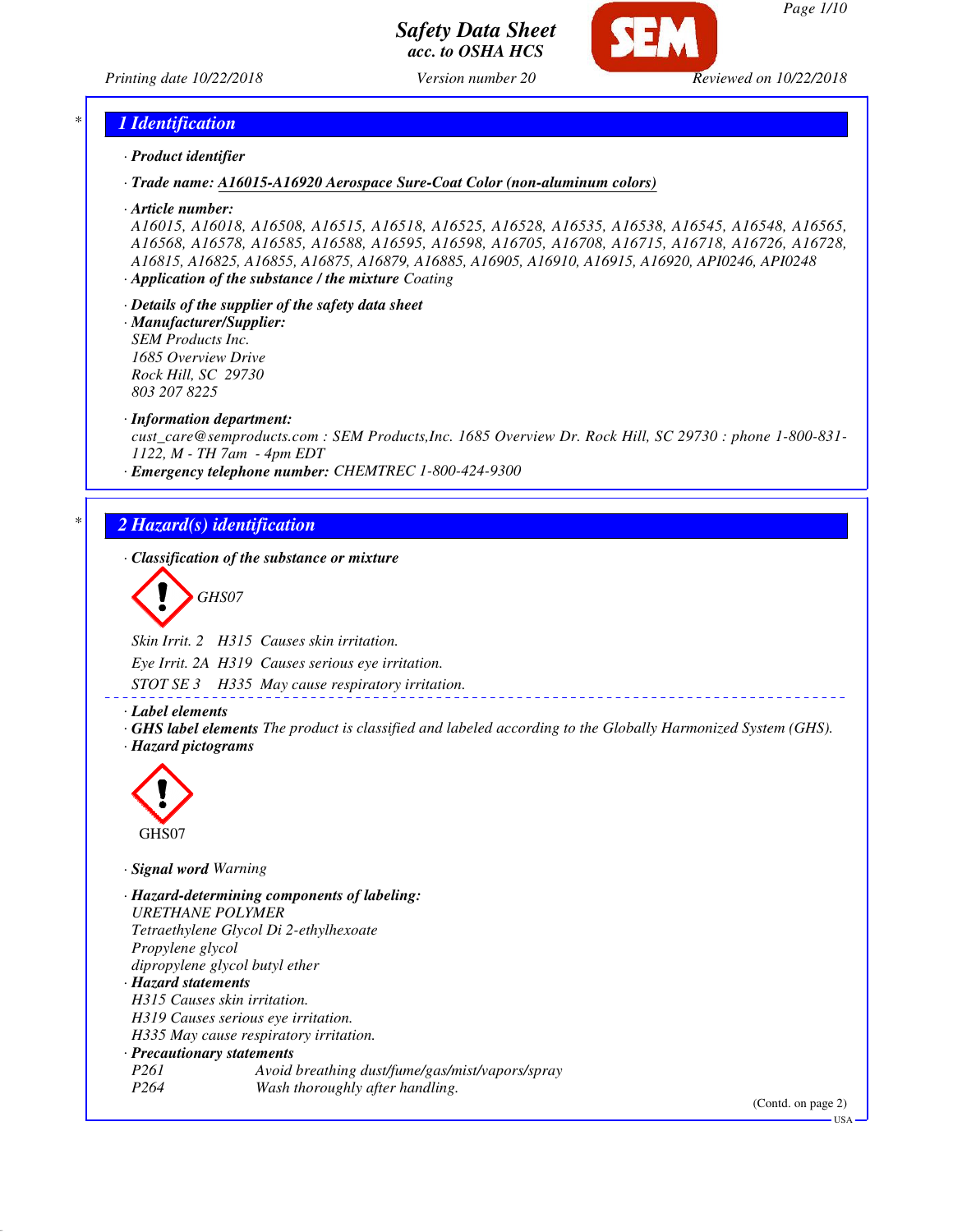*Page 2/10*

*Safety Data Sheet acc. to OSHA HCS*

**CET** 

*Printing date 10/22/2018 Version number 20 Reviewed on 10/22/2018*

*Trade name: A16015-A16920 Aerospace Sure-Coat Color (non-aluminum colors)*

|                                    | (Contd. of page 1)                                                                                            |
|------------------------------------|---------------------------------------------------------------------------------------------------------------|
| P <sub>271</sub>                   | Use only outdoors or in a well-ventilated area.                                                               |
| P <sub>280</sub>                   | Wear protective gloves / eye protection / face protection.                                                    |
| $P302 + P352$                      | If on skin: Wash with plenty of water.                                                                        |
| $P304 + P340$                      | IF INHALED: Remove person to fresh air and keep comfortable for breathing.                                    |
|                                    | P305+P351+P338 If in eyes: Rinse cautiously with water for several minutes. Remove contact lenses, if present |
|                                    | and easy to do. Continue rinsing.                                                                             |
| <i>P312</i>                        | Call a poison center/doctor if you feel unwell.                                                               |
| P321                               | Specific treatment (see on this label).                                                                       |
| $P362 + P364$                      | Take off contaminated clothing and wash it before reuse.                                                      |
| $P332 + P313$                      | If skin irritation occurs: Get medical advice/attention.                                                      |
| $P337 + P313$                      | If eye irritation persists: Get medical advice/attention.                                                     |
| P403+P233                          | Store in a well-ventilated place. Keep container tightly closed.                                              |
| P <sub>405</sub>                   | Store locked up.                                                                                              |
| P <sub>501</sub>                   | Dispose of contents/container in accordance with local/regional/national/international                        |
|                                    | regulations.                                                                                                  |
| · Classification system:           |                                                                                                               |
| $\cdot$ NFPA ratings (scale 0 - 4) |                                                                                                               |
|                                    |                                                                                                               |
|                                    | $Health = 2$                                                                                                  |
|                                    | $Fire = 1$                                                                                                    |
|                                    | $Reactivity = 0$                                                                                              |
| $\cdot$ HMIS-ratings (scale 0 - 4) |                                                                                                               |
| <b>HEALTH</b><br>$\sqrt{2}$        | $Health = 2$                                                                                                  |
| 1 <br><b>FIRE</b>                  | $Fire = 1$                                                                                                    |
| <b>REACTIVITY</b> 0                | $Reactivity = 0$                                                                                              |
| $\cdot$ Other hazards              |                                                                                                               |
|                                    | · Results of PBT and vPvB assessment                                                                          |
| · <b>PBT</b> : Not applicable.     |                                                                                                               |
| $T = 17.77$                        |                                                                                                               |

*· vPvB: Not applicable.*

# *\* 3 Composition/information on ingredients*

#### *· Chemical characterization: Mixtures*

*· Description:*

*Mixture: consisting of the following components. Weight percentages*

| $\cdot$ Dangerous components: |                                                    |             |
|-------------------------------|----------------------------------------------------|-------------|
|                               | <b>URETHANE POLYMER</b>                            | 13-30%      |
|                               | 18268-70-7 Tetraethylene Glycol Di 2-ethylhexoate  | $1.5 - 5\%$ |
|                               | $107-98-2$ 1-methoxy-2-propanol                    | $1.5 - 5\%$ |
|                               | 57-55-6 Propylene glycol                           | $1 - 1.5\%$ |
|                               | $\sqrt{29911-28-2}$ dipropylene glycol butyl ether | $1 - 1.5\%$ |

# *\* 4 First-aid measures*

*· Description of first aid measures*

*· General information: Immediately remove any clothing soiled by the product.*

(Contd. on page 3)

 $-<sub>USA</sub>$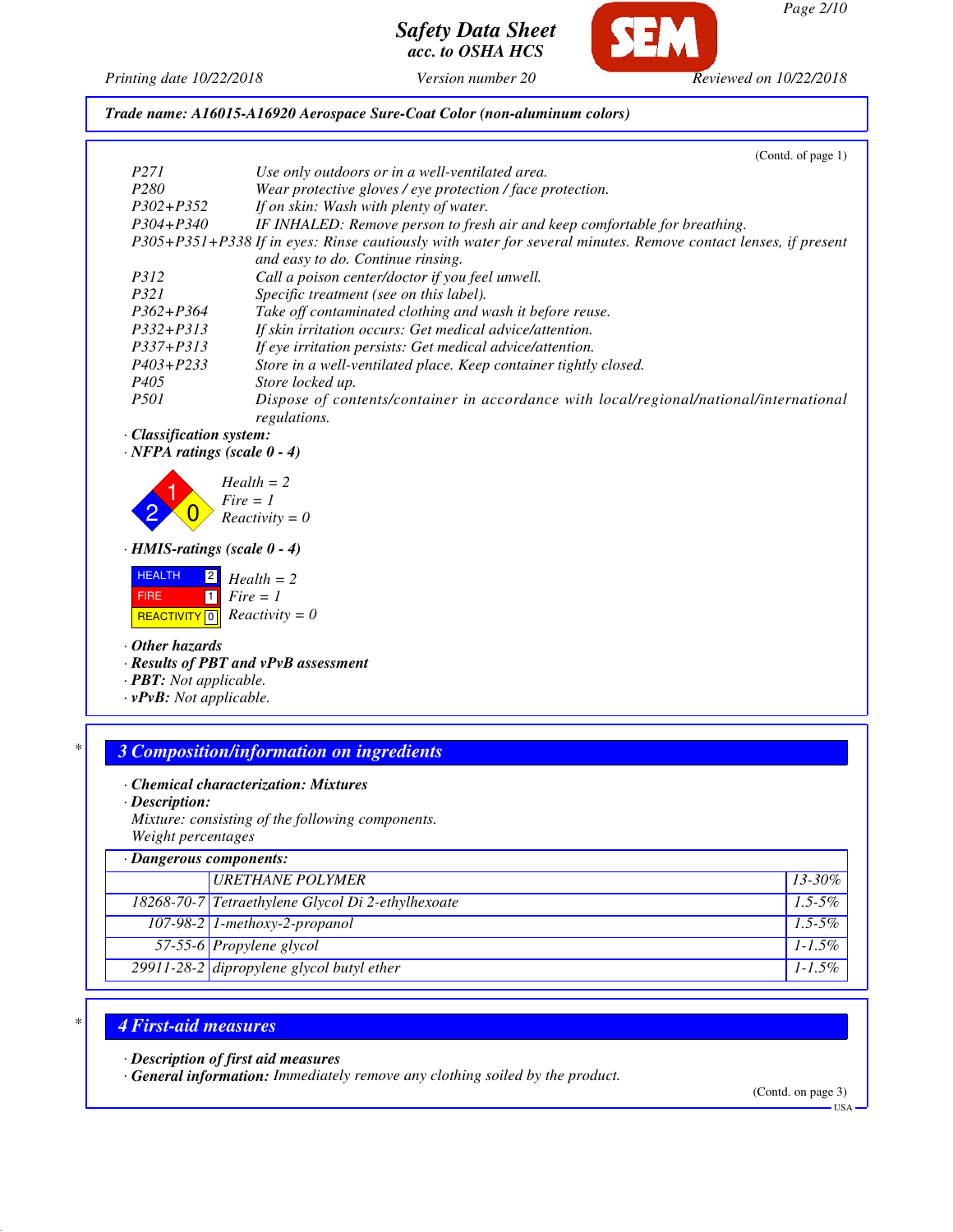



*Printing date 10/22/2018 Version number 20 Reviewed on 10/22/2018*

(Contd. of page 2)

- *· After inhalation: In case of unconsciousness place patient stably in side position for transportation.*
- *· After skin contact: Immediately wash with water and soap and rinse thoroughly.*

*Trade name: A16015-A16920 Aerospace Sure-Coat Color (non-aluminum colors)*

- *· After eye contact:*
- *Rinse opened eye for several minutes under running water. If symptoms persist, consult a doctor.*
- *· After swallowing: If symptoms persist consult doctor.*
- *· Information for doctor:*
- *· Most important symptoms and effects, both acute and delayed No further relevant information available.*
- *· Indication of any immediate medical attention and special treatment needed*
- *No further relevant information available.*

## *5 Fire-fighting measures*

- *· Extinguishing media*
- *· Suitable extinguishing agents:*
- *CO2, extinguishing powder or water spray. Fight larger fires with water spray or alcohol resistant foam.*
- *· Special hazards arising from the substance or mixture No further relevant information available.*
- *· Advice for firefighters*
- *· Protective equipment: No special measures required.*

## *\* 6 Accidental release measures*

- *· Personal precautions, protective equipment and emergency procedures Not required.*
- *· Environmental precautions: Do not allow to enter sewers/ surface or ground water.*
- *· Methods and material for containment and cleaning up:*
- *Absorb with liquid-binding material (sand, diatomite, acid binders, universal binders, sawdust). Dispose contaminated material as waste according to item 13.*
- *Ensure adequate ventilation.*
- *· Reference to other sections*
- *See Section 7 for information on safe handling.*
- *See Section 8 for information on personal protection equipment.*
- *See Section 13 for disposal information.*

#### *· Protective Action Criteria for Chemicals*

| 100 ppm                              |
|--------------------------------------|
| $30$ mg/m <sup>3</sup>               |
| $\overline{18}$ mg/m <sup>3</sup>    |
| $9$ mg/m <sup>3</sup>                |
| $17$ mg/m <sup>3</sup>               |
|                                      |
| 160 ppm                              |
| $\overline{1,300}$ mg/m <sup>3</sup> |
| $200$ mg/m <sup>3</sup>              |
| $\sqrt{99}$ mg/m <sup>3</sup>        |
| $\overline{190}$ mg/m <sup>3</sup>   |
|                                      |
| $660$ ppm                            |
| (Contd. on page 4)                   |
|                                      |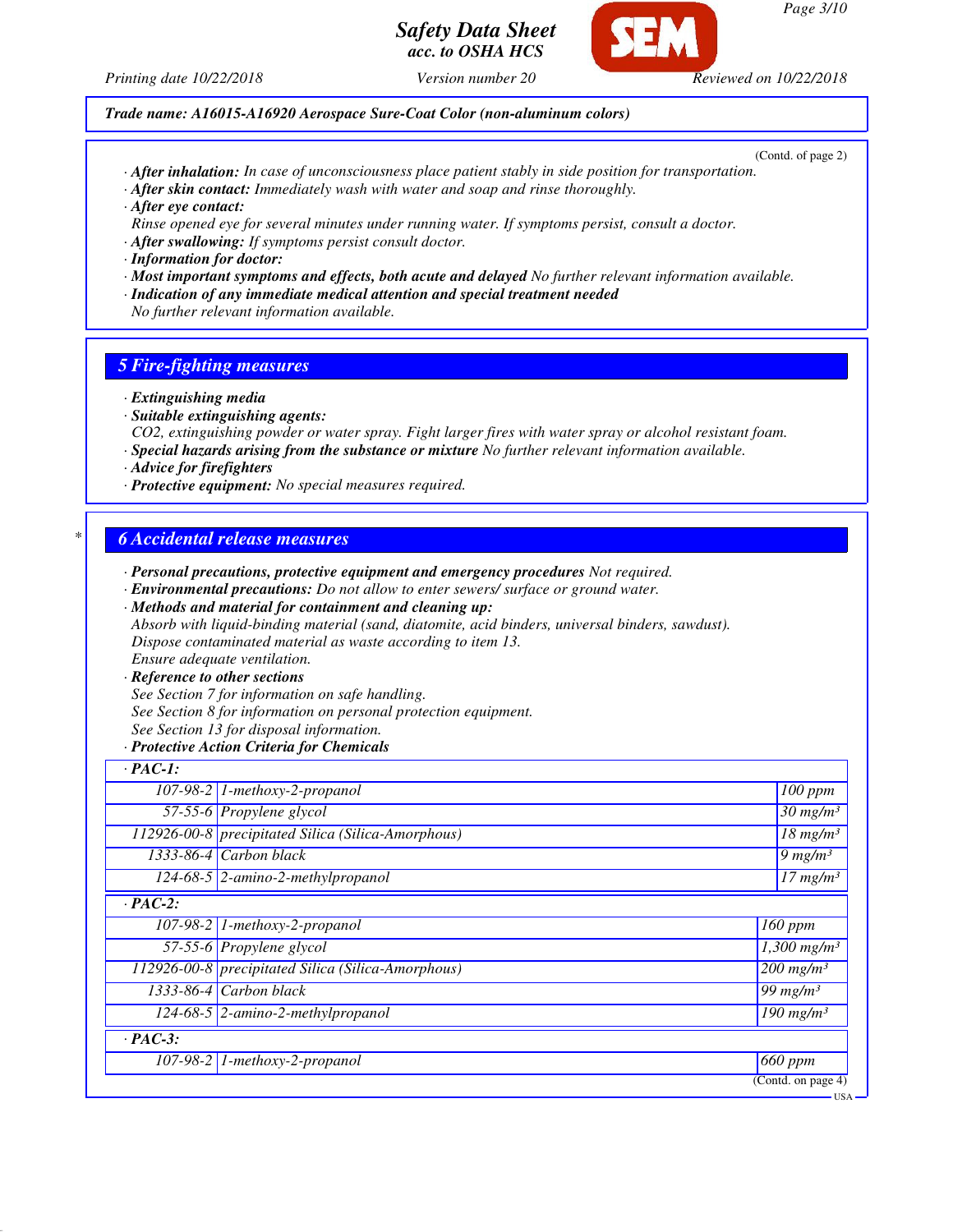

*Page 4/10*

*Printing date 10/22/2018 Version number 20 Reviewed on 10/22/2018*

*acc. to OSHA HCS*

*Safety Data Sheet*

*Trade name: A16015-A16920 Aerospace Sure-Coat Color (non-aluminum colors)*

|                                                    | (Contd. of page 3)        |
|----------------------------------------------------|---------------------------|
| 57-55-6 Propylene glycol                           | 7,900 mg/m <sup>3</sup>   |
| 112926-00-8 precipitated Silica (Silica-Amorphous) | $1,200$ mg/m <sup>3</sup> |
| $1333-86-4$ Carbon black                           | 590 mg/m <sup>3</sup>     |
| $124-68-5$ 2-amino-2-methylpropanol                | $570$ mg/m <sup>3</sup>   |

## *\* 7 Handling and storage*

*· Handling:*

*· Precautions for safe handling*

*No special measures required.*

*Ensure good ventilation/exhaustion at the workplace.*

*Prevent formation of aerosols.*

*· Information about protection against explosions and fires: No special measures required.*

*· Conditions for safe storage, including any incompatibilities*

*· Storage:*

*· Requirements to be met by storerooms and receptacles: No special requirements.*

*· Information about storage in one common storage facility: Not required.*

*· Further information about storage conditions: Keep receptacle tightly sealed.*

*· Specific end use(s) No further relevant information available.*

*\* 8 Exposure controls/personal protection*

*· Additional information about design of technical systems: No further data; see item 7.*

*· Control parameters*

*· Components with limit values that require monitoring at the workplace:*

*The following constituents are the only constituents of the product which have a PEL, TLV or other recommended exposure limit.*

*At this time, the other constituents have no known exposure limits.*

#### *107-98-2 1-methoxy-2-propanol*

- *REL Short-term value: 540 mg/m³, 150 ppm Long-term value: 360 mg/m³, 100 ppm TLV Short-term value: 369 mg/m³, 100 ppm*
- *Long-term value: 184 mg/m³, 50 ppm*

# *57-55-6 Propylene glycol*

*WEEL Long-term value: 10 mg/m³*

*· Additional information: The lists that were valid during the creation were used as basis.*

- *· Exposure controls*
- *· Personal protective equipment:*
- *· General protective and hygienic measures:*
- *Keep away from foodstuffs, beverages and feed.*

*Immediately remove all soiled and contaminated clothing.*

*Wash hands before breaks and at the end of work.*

*Avoid contact with the eyes and skin.*

*· Breathing equipment:*

*In case of brief exposure or low pollution use respiratory filter device. In case of intensive or longer exposure use respiratory protective device that is independent of circulating air.*

(Contd. on page 5)

USA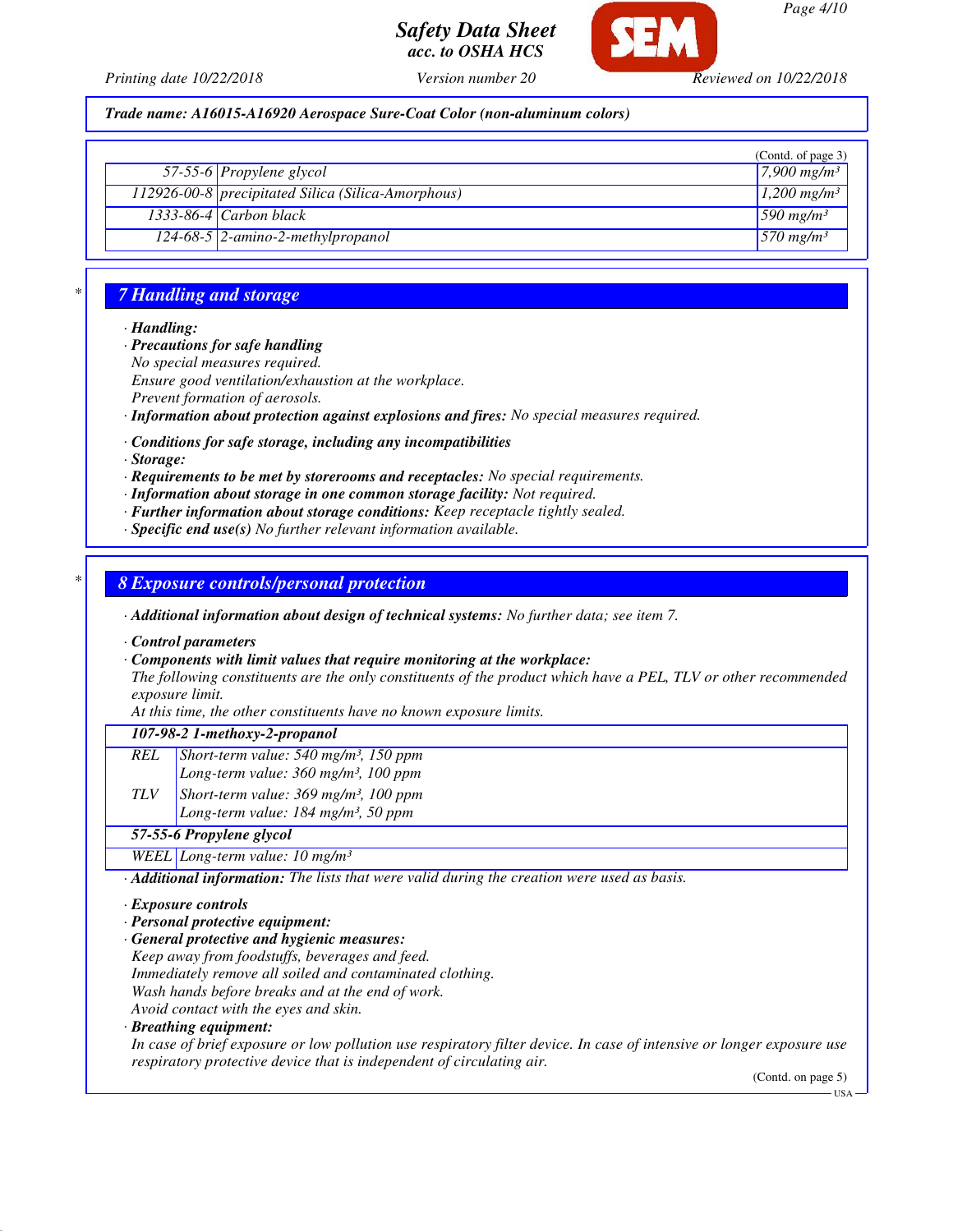

*Printing date 10/22/2018 Version number 20 Reviewed on 10/22/2018*

*Trade name: A16015-A16920 Aerospace Sure-Coat Color (non-aluminum colors)*

(Contd. of page 4)

#### *· Protection of hands:*

*Due to missing tests no recommendation to the glove material can be given for the product/ the preparation/ the chemical mixture.*

*Selection of the glove material on consideration of the penetration times, rates of diffusion and the degradation*



*Protective gloves*

*The glove material has to be impermeable and resistant to the product/ the substance/ the preparation.*

#### *· Material of gloves*

*The selection of the suitable gloves does not only depend on the material, but also on further marks of quality and varies from manufacturer to manufacturer. As the product is a preparation of several substances, the resistance of the glove material can not be calculated in advance and has therefore to be checked prior to the application.*

### *· Penetration time of glove material*

*The exact break trough time has to be found out by the manufacturer of the protective gloves and has to be observed.*



*Tightly sealed goggles*

| · Information on basic physical and chemical properties |                                                          |
|---------------------------------------------------------|----------------------------------------------------------|
| <b>General Information</b>                              |                                                          |
| $\cdot$ Appearance:                                     |                                                          |
| Form:                                                   | Liquid                                                   |
| Color:                                                  | According to product specification                       |
| $\cdot$ Odor:                                           | Characteristic                                           |
| · Odor threshold:                                       | Not determined.                                          |
| $\cdot$ pH-value:                                       | Not determined.                                          |
| · Change in condition                                   |                                                          |
| <b>Melting point/Melting range:</b>                     | Undetermined.                                            |
| <b>Boiling point/Boiling range:</b>                     | 100 °C                                                   |
| · Flash point:                                          | 96 °C                                                    |
| · Flammability (solid, gaseous):                        | Not applicable.                                          |
| · Ignition temperature:                                 | 270 °C                                                   |
| · Decomposition temperature:                            | Not determined.                                          |
| · Auto igniting:                                        | Product is not selfigniting.                             |
| · Danger of explosion:                                  | Product does not present an explosion hazard.            |
|                                                         | In use, may form flammable/explosive vapour-air mixture. |
| · Explosion limits:                                     |                                                          |
| Lower:                                                  | Not determined.                                          |
| <b>Upper:</b>                                           | Not determined.                                          |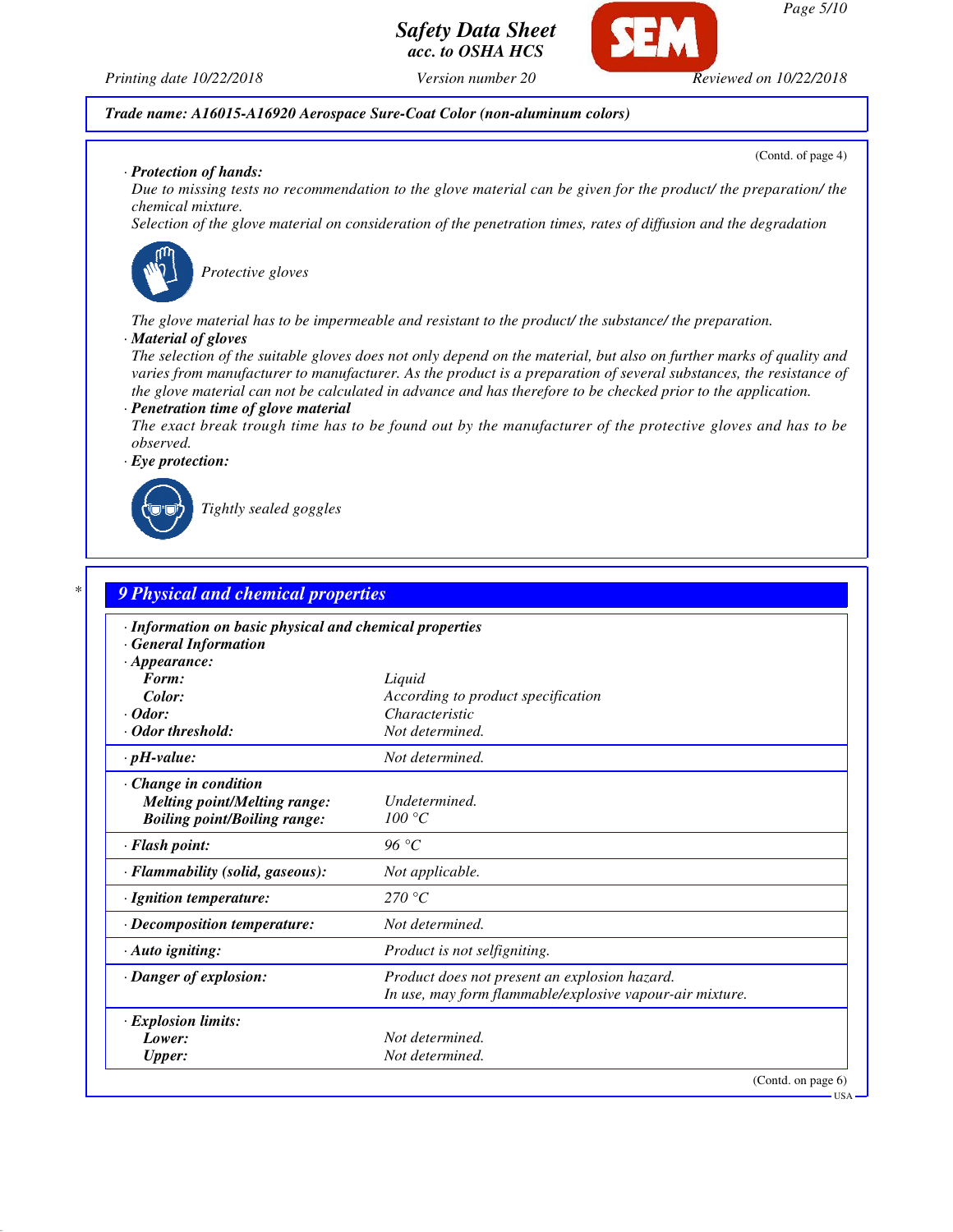

*Page 6/10*

*Printing date 10/22/2018 Version number 20 Reviewed on 10/22/2018*

*Trade name: A16015-A16920 Aerospace Sure-Coat Color (non-aluminum colors)*

|                                                            |                                            | (Contd. of page 5) |
|------------------------------------------------------------|--------------------------------------------|--------------------|
| $\cdot$ Vapor pressure at 20 $\degree$ C:                  | $23$ $hPa$                                 |                    |
| $\cdot$ Density at 20 $\degree$ C:                         | $1.02235$ g/cm <sup>3</sup>                |                    |
| · Relative density                                         | Not determined.                            |                    |
| · Vapor density                                            | Not determined.                            |                    |
| $\cdot$ Evaporation rate                                   | Not determined.                            |                    |
| · Solubility in / Miscibility with                         |                                            |                    |
| Water:                                                     | Not miscible or difficult to mix.          |                    |
| · Partition coefficient (n-octanol/water): Not determined. |                                            |                    |
| $\cdot$ Viscosity:                                         |                                            |                    |
| Dynamic:                                                   | Not determined.                            |                    |
| Kinematic:                                                 | Not determined.                            |                    |
| · Solvent content:                                         |                                            |                    |
| Organic solvents:                                          | $4.9\%$                                    |                    |
| Water:                                                     | 48.8%                                      |                    |
| <b>VOC</b> content:                                        | $4.87\%$                                   |                    |
|                                                            | 99.2 g/l / 0.83 lb/gal                     |                    |
| Solids content:                                            | $41.4\%$                                   |                    |
| $\cdot$ Other information                                  | No further relevant information available. |                    |

# *10 Stability and reactivity*

*· Reactivity No further relevant information available.*

*· Chemical stability*

- *· Thermal decomposition / conditions to be avoided: No decomposition if used according to specifications.*
- *· Possibility of hazardous reactions No dangerous reactions known.*
- *· Conditions to avoid No further relevant information available.*
- *· Incompatible materials: No further relevant information available.*
- *· Hazardous decomposition products: No dangerous decomposition products known.*

### *\* 11 Toxicological information*

- *· Information on toxicological effects*
- *· Acute toxicity:*
- *· Primary irritant effect:*
- *· on the skin: Irritant to skin and mucous membranes.*
- *· on the eye: Irritating effect.*
- *· Sensitization: No sensitizing effects known.*
- *· Additional toxicological information:*

*The product shows the following dangers according to internally approved calculation methods for preparations: Irritant*

#### *· Carcinogenic categories*

*· IARC (International Agency for Research on Cancer)*

*1333-86-4 Carbon black 2B*

(Contd. on page 7)

USA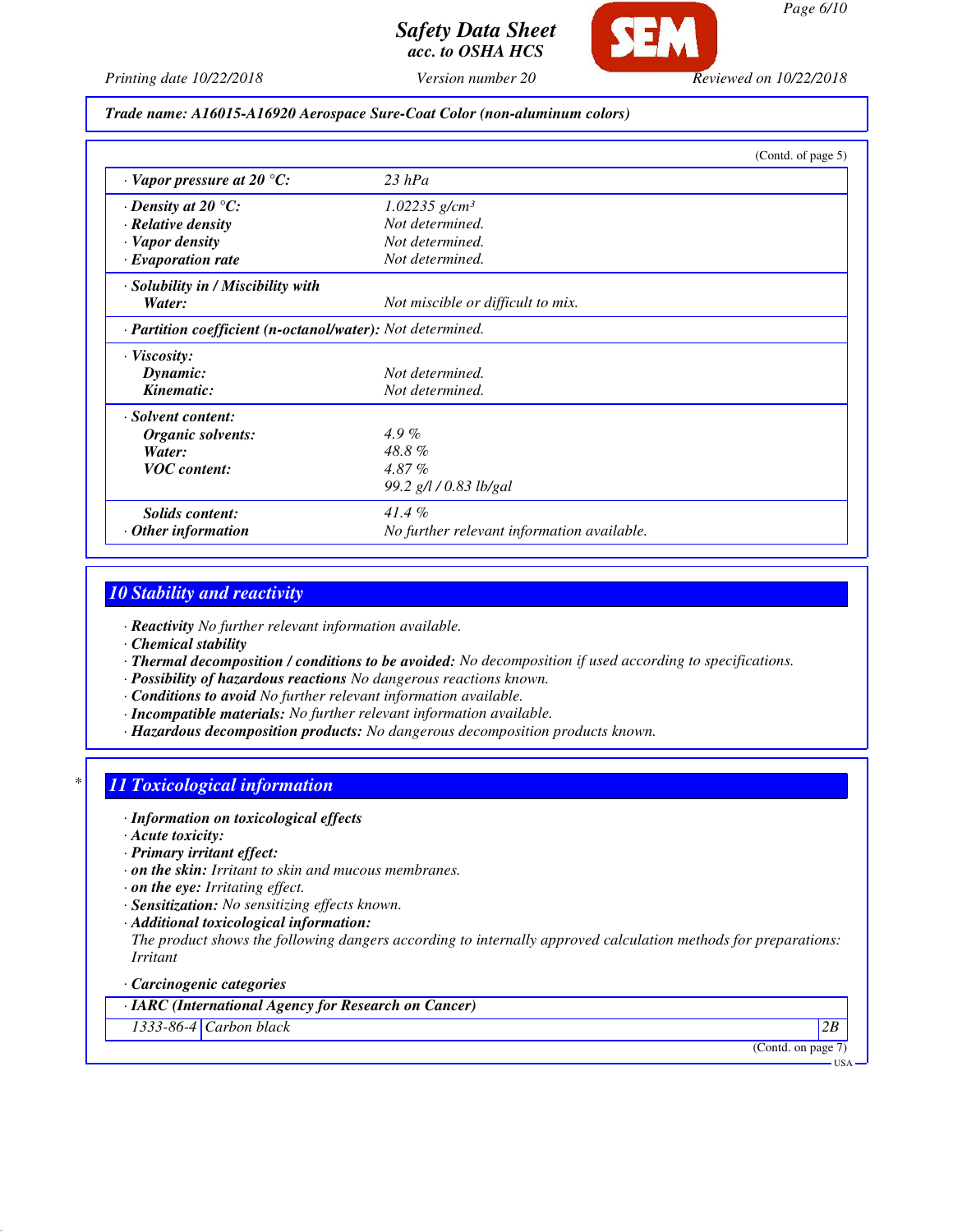

*Printing date 10/22/2018 Version number 20 Reviewed on 10/22/2018*

*Trade name: A16015-A16920 Aerospace Sure-Coat Color (non-aluminum colors)*

(Contd. of page 6)

*· NTP (National Toxicology Program)*

*None of the ingredients is listed.*

*· OSHA-Ca (Occupational Safety & Health Administration)*

*None of the ingredients is listed.*

# *\* 12 Ecological information*

#### *· Toxicity*

- *· Aquatic toxicity: No further relevant information available.*
- *· Persistence and degradability No further relevant information available.*
- *· Behavior in environmental systems:*
- *· Bioaccumulative potential No further relevant information available.*
- *· Mobility in soil No further relevant information available.*
- *· Additional ecological information:*
- *· General notes:*
- *Water hazard class 1 (Self-assessment): slightly hazardous for water*

*Do not allow undiluted product or large quantities of it to reach ground water, water course or sewage system.*

- *· Results of PBT and vPvB assessment*
- *· PBT: Not applicable.*
- *· vPvB: Not applicable.*
- *· Other adverse effects No further relevant information available.*

# *13 Disposal considerations*

- *· Waste treatment methods*
- *· Recommendation:*

*Must not be disposed of together with household garbage. Do not allow product to reach sewage system.*

*· Uncleaned packagings:*

*· Recommendation: Disposal must be made according to official regulations.*

# *14 Transport information*

| $\cdot$ UN-Number                                              |      |                    |
|----------------------------------------------------------------|------|--------------------|
| · DOT, ADR, ADN, IMDG, IATA                                    | Void |                    |
| $\cdot$ UN proper shipping name<br>· DOT, ADR, ADN, IMDG, IATA | Void |                    |
| $\cdot$ Transport hazard class(es)                             |      |                    |
| · DOT, ADR, ADN, IMDG, IATA                                    |      |                    |
| · Class                                                        | Void |                    |
| · Packing group<br>· DOT, ADR, IMDG, IATA                      | Void |                    |
| · Environmental hazards:                                       |      |                    |
| $\cdot$ Marine pollutant:                                      | No   |                    |
|                                                                |      | (Contd. on page 8) |
|                                                                |      | $USA -$            |

*Page 7/10*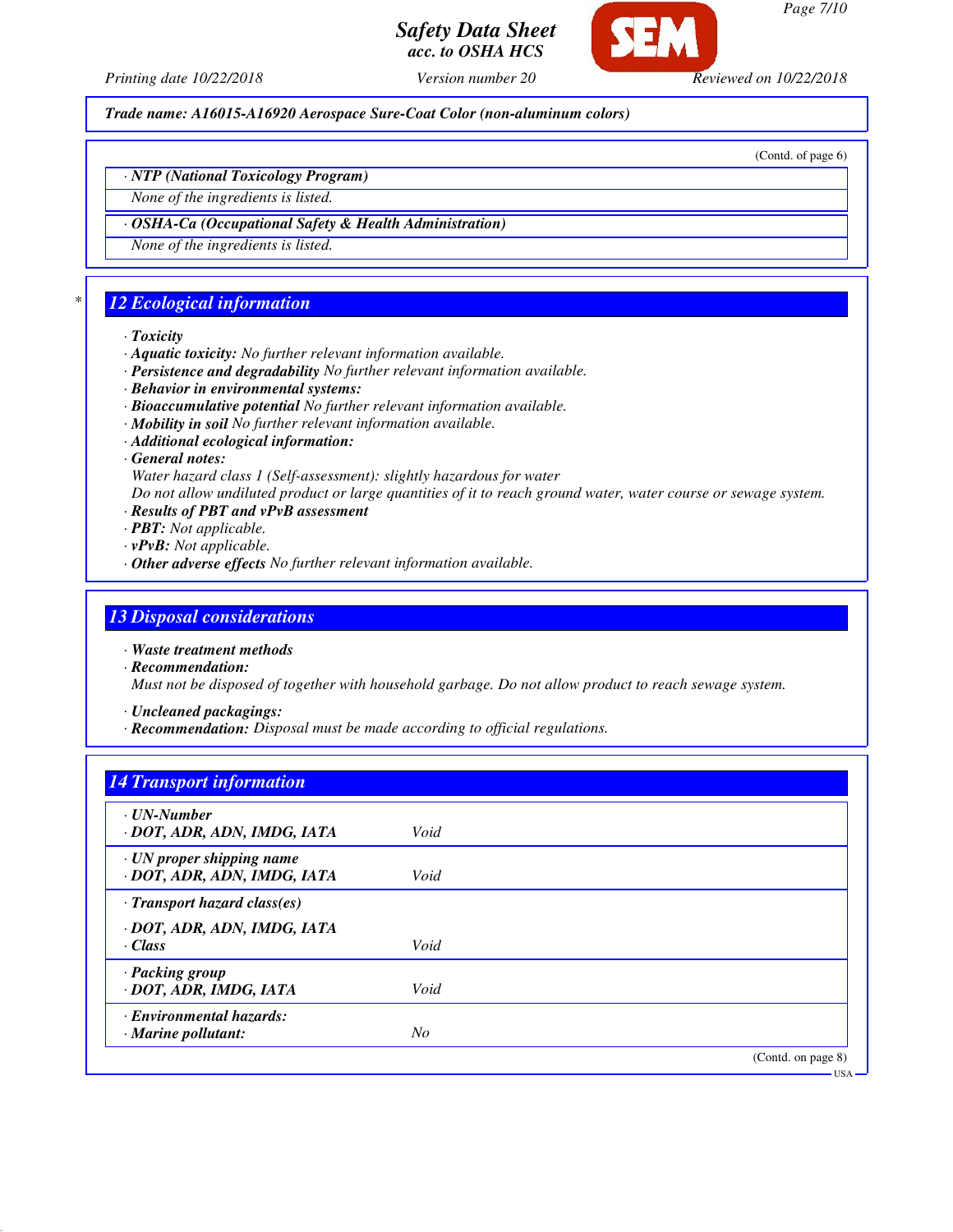

*Printing date 10/22/2018 Version number 20 Reviewed on 10/22/2018*

*Trade name: A16015-A16920 Aerospace Sure-Coat Color (non-aluminum colors)*

|                                                                                           |                 | (Contd. of page 7) |
|-------------------------------------------------------------------------------------------|-----------------|--------------------|
| $\cdot$ Special precautions for user                                                      | Not applicable. |                    |
| $\cdot$ Transport in bulk according to Annex II of<br><b>MARPOL73/78 and the IBC Code</b> | Not applicable. |                    |
| · UN "Model Regulation":                                                                  | Void            |                    |

# *\* 15 Regulatory information*

*· Safety, health and environmental regulations/legislation specific for the substance or mixture · Sara*

| · Section 355 (extremely hazardous substances):               |  |  |
|---------------------------------------------------------------|--|--|
| None of the ingredient is listed.                             |  |  |
| · Section 313 (Specific toxic chemical listings):             |  |  |
| Acrylic Resin                                                 |  |  |
| 143-22-6 2-[2-(2-butoxyethoxy)ethoxy]ethanol                  |  |  |
| · TSCA (Toxic Substances Control Act):                        |  |  |
| 18268-70-7 Tetraethylene Glycol Di 2-ethylhexoate             |  |  |
| $107-98-2$ 1-methoxy-2-propanol                               |  |  |
| 57-55-6 Propylene glycol                                      |  |  |
| 29911-28-2 dipropylene glycol butyl ether                     |  |  |
| $1333-86-4$ Carbon black                                      |  |  |
| 51200-87-4 4,4-dimethyl-1,3-oxizalidine                       |  |  |
| 53320-86-8 CLAY                                               |  |  |
| $143-22-6$ 2-[2-(2-butoxyethoxy)ethoxy]ethanol                |  |  |
| 8042-47-5 White mineral oil, petroleum                        |  |  |
| $124-68-5$ 2-amino-2-methylpropanol                           |  |  |
| 7732-18-5 water                                               |  |  |
| · TSCA new (21st Century Act) (Substances not listed)         |  |  |
| <b>URETHANE POLYMER</b>                                       |  |  |
| · Proposition 65                                              |  |  |
| Chemicals known to cause cancer:                              |  |  |
| 1333-86-4 Carbon black                                        |  |  |
| · Chemicals known to cause reproductive toxicity for females: |  |  |
| None of the ingredients is listed.                            |  |  |
| Chemicals known to cause reproductive toxicity for males:     |  |  |

*None of the ingredients is listed.*

*· Chemicals known to cause developmental toxicity:*

*None of the ingredients is listed.*

*· Cancerogenity categories*

*· EPA (Environmental Protection Agency)*

*None of the ingredients is listed.*

(Contd. on page 9)

USA

*Page 8/10*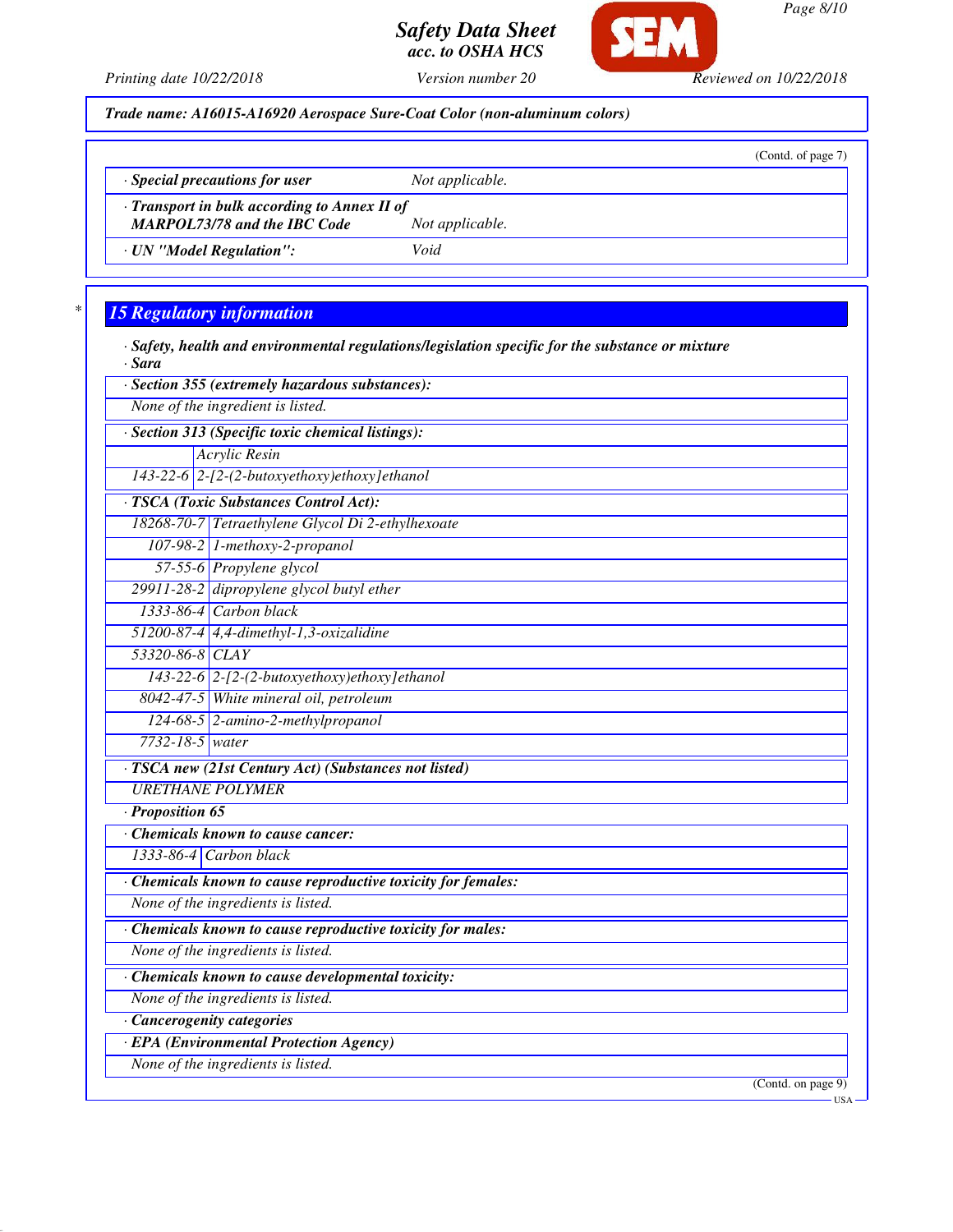*Page 9/10*

(Contd. of page 8)

# *Safety Data Sheet acc. to OSHA HCS*



*Printing date 10/22/2018 Version number 20 Reviewed on 10/22/2018*

*Trade name: A16015-A16920 Aerospace Sure-Coat Color (non-aluminum colors)*

|                                | · TLV (Threshold Limit Value established by ACGIH)                                                                                                 |
|--------------------------------|----------------------------------------------------------------------------------------------------------------------------------------------------|
| $1333-86-4$ Carbon black       | A4                                                                                                                                                 |
|                                | · NIOSH-Ca (National Institute for Occupational Safety and Health)                                                                                 |
| 1333-86-4 Carbon black         |                                                                                                                                                    |
| · Hazard pictograms            | <b>GHS label elements</b> The product is classified and labeled according to the Globally Harmonized System (GHS).                                 |
| GHS07                          |                                                                                                                                                    |
|                                |                                                                                                                                                    |
| · Signal word Warning          |                                                                                                                                                    |
| <b>URETHANE POLYMER</b>        | · Hazard-determining components of labeling:                                                                                                       |
|                                | Tetraethylene Glycol Di 2-ethylhexoate                                                                                                             |
| Propylene glycol               |                                                                                                                                                    |
| dipropylene glycol butyl ether |                                                                                                                                                    |
| · Hazard statements            |                                                                                                                                                    |
| H315 Causes skin irritation.   |                                                                                                                                                    |
|                                | H319 Causes serious eye irritation.                                                                                                                |
|                                | H335 May cause respiratory irritation.                                                                                                             |
| · Precautionary statements     |                                                                                                                                                    |
| P261                           | Avoid breathing dust/fume/gas/mist/vapors/spray                                                                                                    |
| P <sub>264</sub>               | Wash thoroughly after handling.                                                                                                                    |
| P271                           | Use only outdoors or in a well-ventilated area.                                                                                                    |
| P280                           | Wear protective gloves / eye protection / face protection.                                                                                         |
| $P302 + P352$                  | If on skin: Wash with plenty of water.                                                                                                             |
| P304+P340                      | IF INHALED: Remove person to fresh air and keep comfortable for breathing.                                                                         |
|                                | P305+P351+P338 If in eyes: Rinse cautiously with water for several minutes. Remove contact lenses, if present<br>and easy to do. Continue rinsing. |
| P312                           | Call a poison center/doctor if you feel unwell.                                                                                                    |
| P321                           | Specific treatment (see on this label).                                                                                                            |
| P362+P364                      | Take off contaminated clothing and wash it before reuse.                                                                                           |
| P332+P313                      | If skin irritation occurs: Get medical advice/attention.                                                                                           |
| P337+P313                      | If eye irritation persists: Get medical advice/attention.                                                                                          |
| P403+P233                      | Store in a well-ventilated place. Keep container tightly closed.                                                                                   |
| P405                           | Store locked up.                                                                                                                                   |
| P501                           | Dispose of contents/container in accordance with local/regional/national/international<br>regulations.                                             |

*· Chemical safety assessment: A Chemical Safety Assessment has not been carried out.*

# *16 Other information*

*This information is based on our present knowledge. However, this shall not constitute a guarantee for any specific product features and shall not establish a legally valid contractual relationship.*

*· Department issuing SDS: Environment protection department.*

- *· Contact: Rita Joiner (rjoiner@semproducts.com)*
- *· Date of preparation / last revision 10/22/2018 / 19*

(Contd. on page 10)

USA